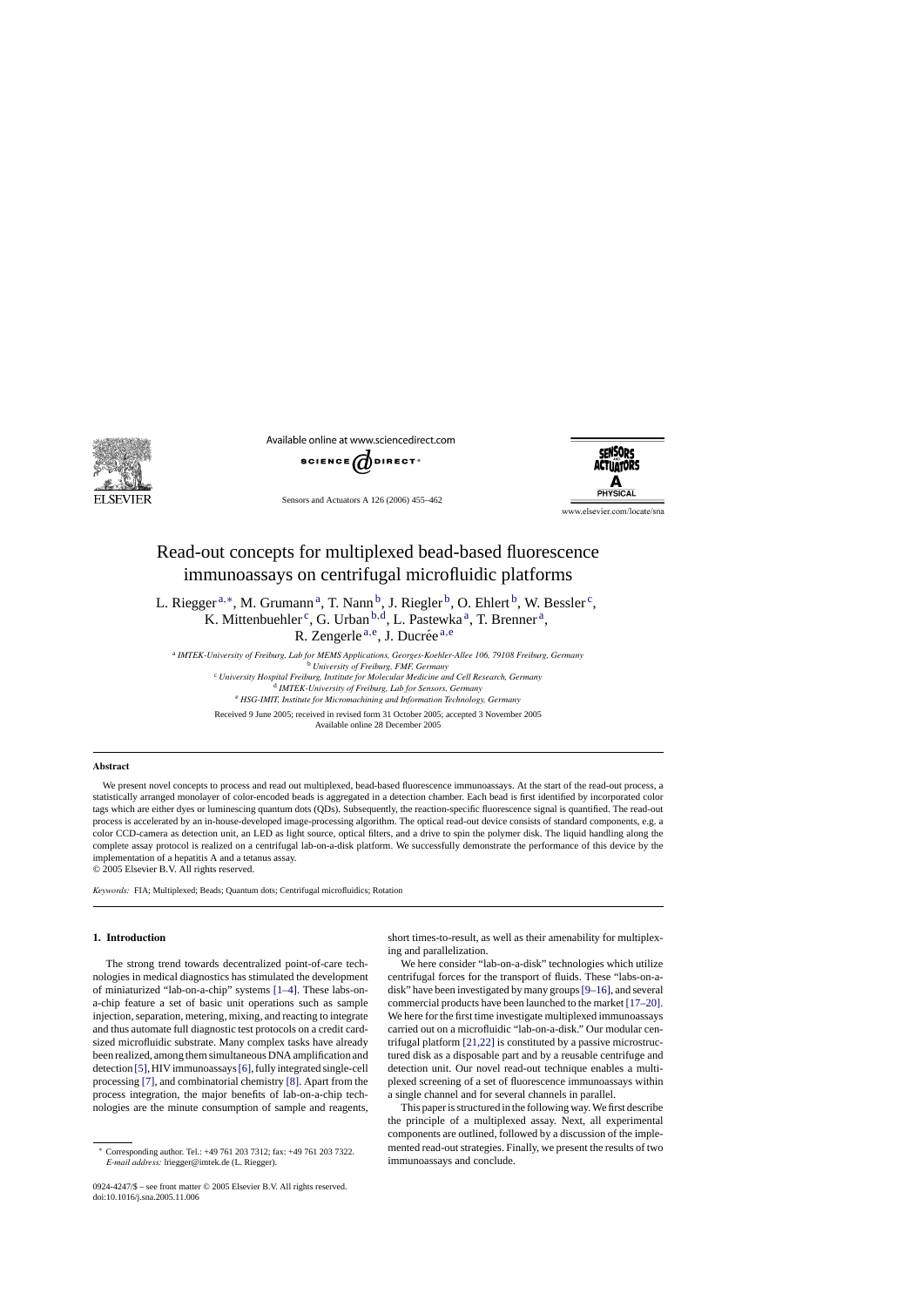## **2. Fluorescent immunoassays**

One of the prominent methods for detecting concentrations of antigens or antibodies in blood samples are the fluorescence immunoassays (FIAs). In the common sandwich FIA, a target protein within the sample first specifically binds to capture proteins which are immobilized on a solid phase, e.g. a well plate surface or, in our case, a polymer bead. In the next step, unspecifically bound molecules are removed by a wash buffer. The captured target proteins are then exposed to a specific secondary detection antibody. At the end of the liquid handling procedure, unspecifically bound detection antibodies are flushed out by another washing step. The resulting fluorescence intensity hence provides a specific measure for the concentration of the target molecules in the sample.

In order to enhance the sensitivity of the detection setup while still meeting the economic demands of a point-of-care device, our detection antibodies are tagged with signal amplifying labels which are provided in a constant concentration. These so-called FluoSpheres® are yellow–green fluorescent polystyrene microspheres with a diameter of  $d_{Fluo} = 200$  nm containing roughly 110,000 fluorescein equivalents[\[23\]. A](#page-6-0)part from a signal amplification by about two orders of magnitude compared to standard fluorochrome molecules, these FluoSpheres<sup>®</sup> exhibit a strong resistance against photobleaching.

## **3. Bead-based multiplexing**

In multiplexed FIAs, different types of target proteins in a given sample are detected simultaneously in a single fluidic channel. We use color-encoded beads to represent different capture protein coatings (Fig. 1). In contrast to coatings immobilized on the channel wall, the polymer beads can easily be functionalized with the capture protein in off-chip preparative steps and then loaded into the microfluidic chip after physicochemically harsh sealing and surface functionalization procedures. To permit simple adhesive coupling of the capture probes on the bead surface and to directly reference to experiments conducted in common microtiter plates, we use polystyrene (PS) beads.

Bead-based assays are commonly read out sequentially by a flow-cytometer principle [\[24\]. H](#page-6-0)owever, this well-established technique is unfortunately not amenable to our centrifugal platform as the image capture rate would be very tedious to synchronize with the frequency of beads passing a stationary detector. This is because the (maximum) image capture rate at a fixed azimuthal position is given by the frequency of rotation while the frequency of beads passing the detector follows a (usually shorter) time scale governed by the centrifugally induced hydrodynamic flow rate where the frequency of rotation is only one of many impact factor (geometry, liquid density, viscosity).

Instead of the flow-cytometer principle, we aggregate the bead ensemble into a monolayer to guarantee free optical accessibility for each bead [\[25,26\].](#page-6-0) This monolayer alignment is enforced by flushing a suspension of the beads into the chamber displaying a height which only slightly exceeds the diameter of the monodisperse beads. Geometrical barriers at the outlets of the detection chamber retain the beads. Once the bead monolayer has formed in the detection chamber, a standard FIA protocol is run and read out at rest.

In order to realize multiplexing, i.e. probing for different targets in the same fluidic channel, a color labeling of the beads must be implemented. The number of such spectrally distinguishable "color IDs" must at least match the number of different target proteins to be scanned in the FIA. The use of the powerful two-dimensional fluorescence intensity encoding offered by Luminex is not feasible as their beads exhibit a diameter of  $5.6 \,\mu$ m, only [\[27\].](#page-6-0) This diameter falls much too short off the minimum height at which the shallow detection chamber where the monolayer forms can still be manufactured by common prototyping techniques. We therefore have to pursue alternative



Fig. 1. Principle of a threefold multiplexed fluorescence immunoassay based on optically encoded beads  $(ID_1, ID_2, ID_3)$ . According to the FIA concept, beads are first functionalized according to their color tag (the bead ID) with distinct capture proteins, mixed, and then loaded into the disk-based detection chamber. Next, the serum containing the target antigens is transported into the detection chamber and the specific antigen–antibody complex is formed. After washing, the detection antibody is coupled to these antigen–antibody complexes and the reaction-specific fluorescence signal is detected.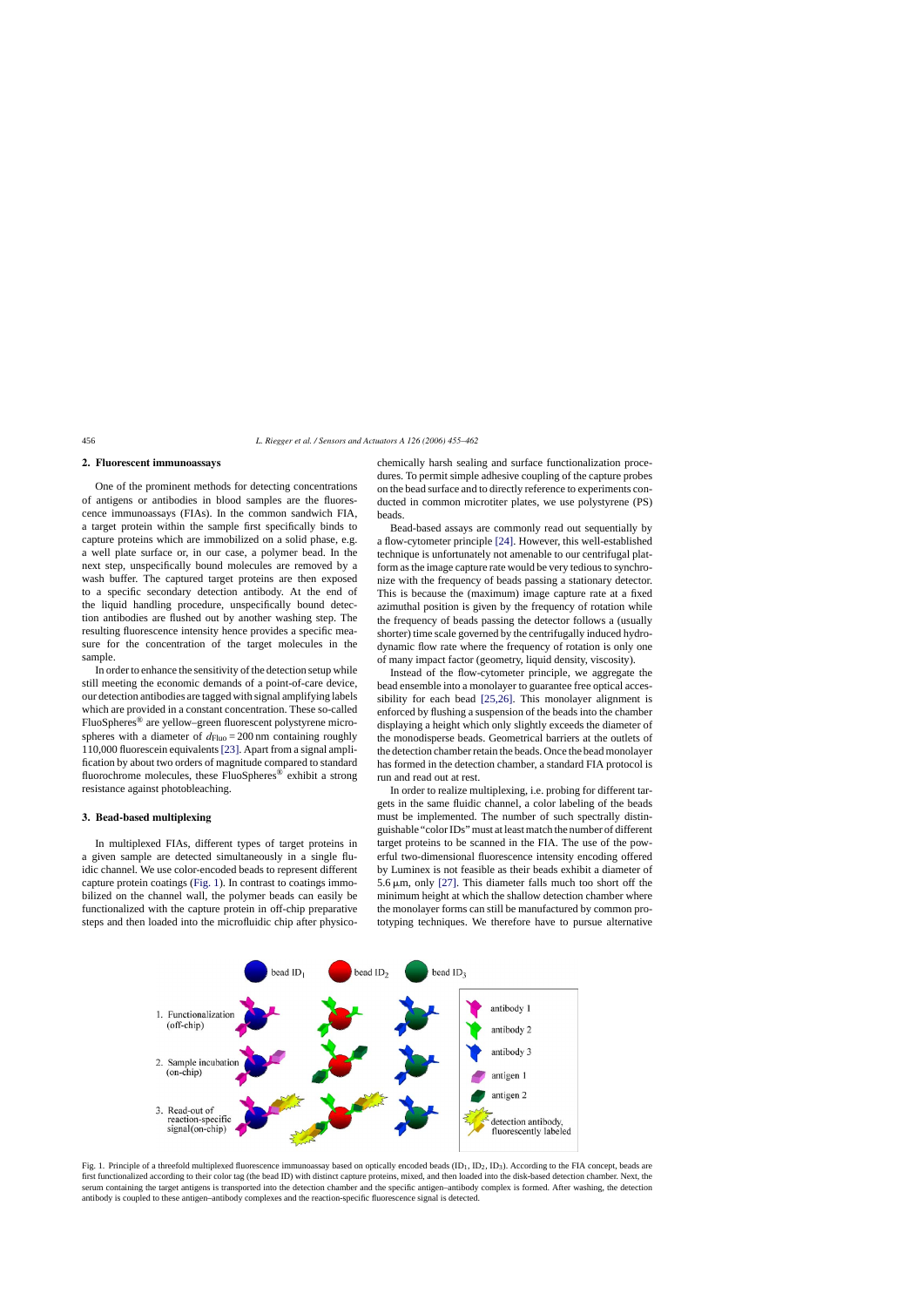<span id="page-2-0"></span>

Fig. 2. Spectral distribution of the excitation source ( $\lambda_p = 475$  nm), the fluorescent label (FluoSpheres®), three types of QD-Beads (QD 578 nm, QD 610 nm, and QD 653 nm), and the applied filters (BP 505–540 nm and LP 570 nm).

concepts for the color-encoding of the beads. In this paper, we investigate dyes and quantum dots (QDs).

#### *3.1. Dyes as bead-tag*

Dyed beads are fabricated in a layer-by-layer polymerization process of a styrene-dye suspension [\[28\]. A](#page-6-0) high reproducibility in color and size  $(d_{\text{head}} = 150 \pm 4.2 \,\mu\text{m})$  is achieved which is essential for monolayer-based spectral multiplexing. The dyed beads are illuminated by a simple "white" light source. Upon LED excitation in the second step of the FIA, they display a low unspecific fluorescence background. Based on our experience, we estimate the number of dyes which are optically distinguishable by our setup, i.e. the maximum number of FIAs that can be multiplexed, to about 15. However, this number cannot be experimentally verified at present, as the purchase of 15 batches with different colors from our present supplier is excessively expensive.

#### *3.2. Quantum dots as bead-tag*

In an alternative approach, we use QDs for the color identification of beads. QDs are known to excel with their facile broadband excitation, their spectrally sharp emission, and their stability against photobleaching [\[29,30\].](#page-6-0) The spectral range accessible with our CdSe quantum dots with a diameter of roughly 5 nm extends between 520 and 670 nm [\[31,32\].](#page-6-0) To incorporate the tags, colorless polystyrene beads are swollen in an organic solvent (butanol) suspending QDs of a given color.

In a FIA using QD-labeled luminescing beads, spectral regimes have to be reserved for the excitation source and the fluorescence signal. These blocked regimes restrict the QD emission wavelength for the color ID to the yellow to red spectral range (570–670 nm) which is selected by a long-pass filter [\[33\]. C](#page-6-0)onsidering the typical 30 nm emission linewidths of our QDs, the level of multiplexing is limited to about five, only.



fluorescing beads in detection chamber LED with collimator lens and excitation filter

Fig. 3. Laboratory setup for the multiplexed assay. Fluorescing beads are aggregated in the detection chamber of the disk on the rotating drive. The beads are excited with a blue LED which features a collimator lens and an excitation-filter. The emitted fluorescence intensity is detected with a color CCD-camera after it passes the emission filter fixed in the emission filter wheel.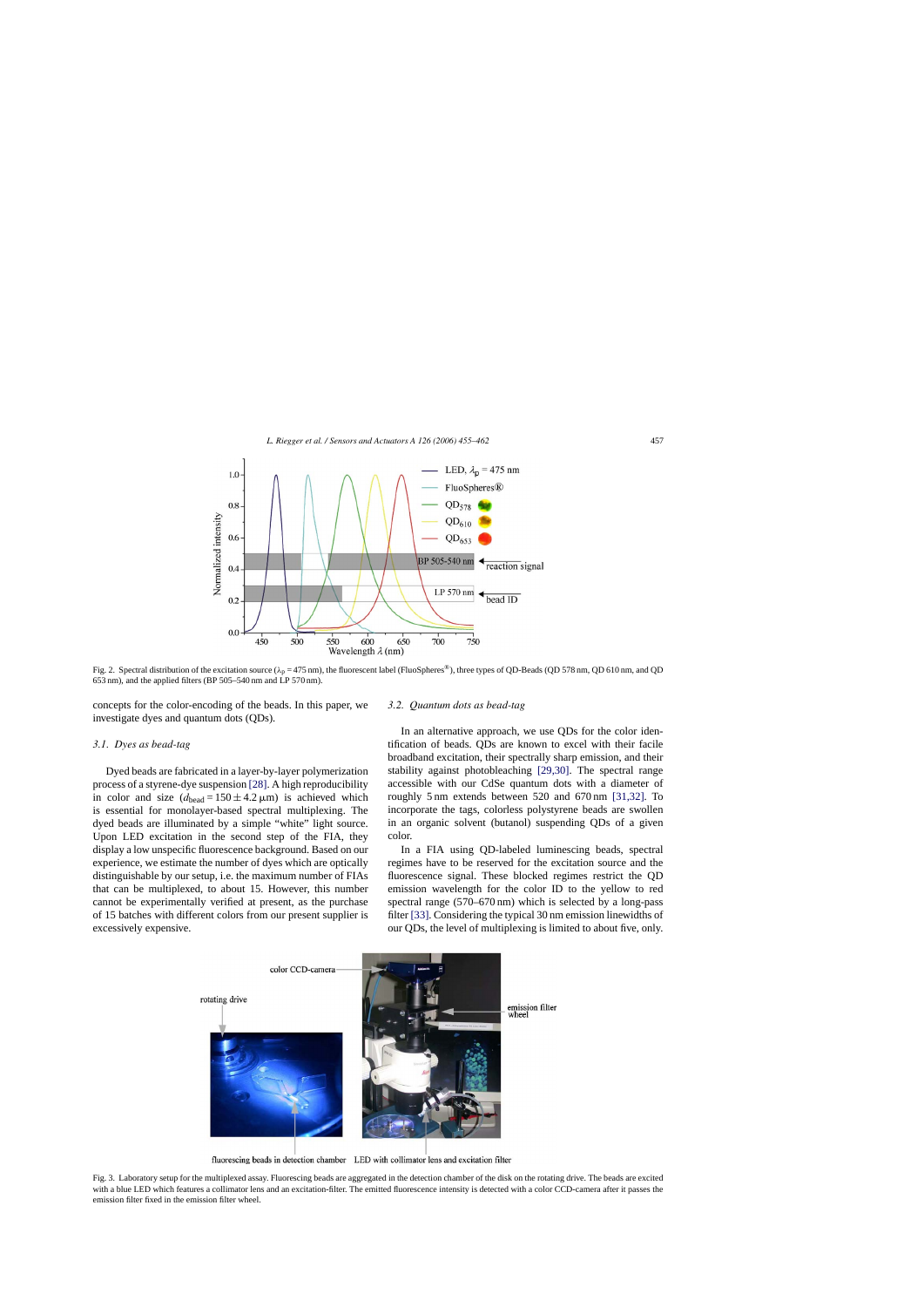<span id="page-3-0"></span>

Fig. 4. (A) The chip which follows the format of a compact disk (CD) features only passive microfluidic elements: an inlet chamber  $(h = 200 \,\mu\text{m})$ , a detection chamber  $(h = 200 \mu m)$ , and an outlet drain  $(h = 100 \mu m)$ . Flow rates and incubation times are controlled by a centrifugal frequency protocol  $v(t)$ . (B) In a preparative step of the sealed disk, the beads are aggregated in form of a periodic monolayer at a geometrical barrier.

A band pass filter [\[34\]](#page-6-0) transmitting the fluorescence line of the detection antibody is utilized to quantify the specific reactions of the target molecules with the capture probes in a FIA. This band pass is mainly necessary to suppress spectral cross-talk of the QD luminescence which would falsify the assay results. The spectral composition exhibiting the short-wavelength excitation source, the FluoSphere® emission, and the emission of three types of QD-beads as well as an overlay representing the 570 nm long-pass and the 505–540 nm band pass filters are depicted in [Fig. 2.](#page-2-0)

# *3.3. Excitation source*

Aiming at cost-efficient POC devices, there are two options for excitation sources: a laser diode and an LED. To comply with the detection scheme of our multiplexed FIA, the exci-



Fig. 5. Schematic overview of the read-out procedure of the multiplexed assay. In a first step, the spectral information of the tagged beads is acquired with a CCDcamera while being illuminated to identify the optical tag. In a second step, the solid phase is excited by LED-light with peak wavelength  $\lambda_p$  and the fluorescence intensity is measured to determine the assay result for each optical tag. As a consequence, only zones of captured antigens emit a fluorescence signal with emission wavelength  $\lambda_{\rm em}$ . Results of this two-step procedure with the use of dyes as bead-tag are displayed for each step.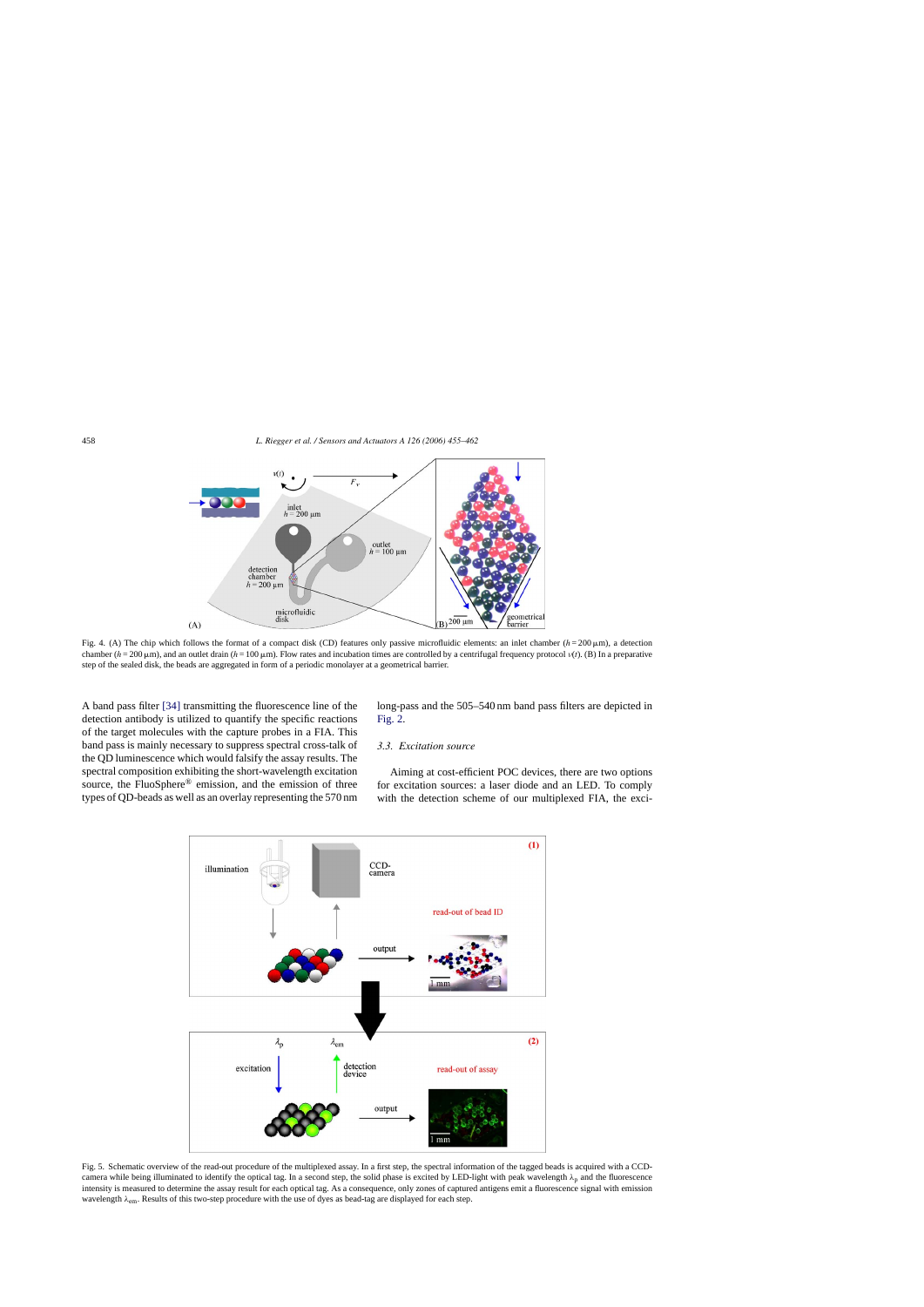<span id="page-4-0"></span>

Fig. 6. Results of the image-processing routine for the evaluation of the bead ID. The localized bead centers are marked by a cross, where the assigned IDs are denoted by their color. (A) For the dyed beads, a reliability of higher than 90% can be achieved. (B) For the QD-beads, due to the inhomogeneity of the luminescence color over the bead surface, the reliability is reduced (slightly above 80%).

tation source must be located as far as possible towards the short-wavelength side of the UV–vis regime [\(Fig. 2\).](#page-2-0) However, laser diodes are presently only available in the red domain at a reasonable price. We therefore selected a high-power LED [\[35\]](#page-6-0) for exciting the fluorescent labels as well as the quantum dots by a blue 475 nm line.

## *3.4. Detector*

We have evaluated two technological options which both have proven to be feasible for color identification and fluorescence read-out of the multiplexed FIA, a color CCD-camera [\[36\]](#page-6-0) and a spectrophotometer [\[37\]. H](#page-6-0)owever, the sequential bead-to-bead scan of the two-dimensional monolayer with the fiber tip of the spectrophotometer leads to extensive measurement times (about 10 s per single bead are required to generate sufficient signal). We therefore chose the color CCD-camera which acquires a picture of all beads in the detection chamber in parallel, i.e. in a single shot. As expostition time, 1–10 s are required to register sufficient signal.

The entire setup comprising the LED as fluorescence excitation source, optical emission filters and the color CCD-camera mounted in a top view position is depicted in [Fig. 3.](#page-2-0)

# *3.5. Microfluidic disk*

Our system is set up in a modular fashion of a reusable detection unit and a centrifuge drive which receives a disposable polymer disk in the format of a standard compact disk (CD). The disk features a set of passive microfluidic structures, i.e. an inlet reservoir, the detection chamber, a geometrical barrier for the bead aggregation, and an outlet drain ([Fig. 4\).](#page-3-0) The sample as well as the reagents and buffers are dispensed into the inlet reservoir with a standard pipette and incubated under constant flow. The flow control for the standard steps of a FIA is

achieved by the interplay of designated channel geometries and hydrophilic/hydrophobic surface patterning with the centrifugal force which is varied in time by a distinguished frequency protocol.

Due to contact-free transmission of force and the lack of pressure-tight interfaces, the disk can easily be exchanged in a similar way as a compact disk on a conventional CD player. This facilitates handling by the user as the disposable disks hosts all parts getting in touch with liquids. The passive disk modules without moving parts are fabricated by CNC micromachining [\[38\].](#page-6-0) Similar disks have also been replicated by hot embossing or injection molding which is cost-efficient at high production numbers.

### **4. Read-out strategies**

The read out of the multiplexed FIA is based on the two successive color images, the first for the determination of the bead ID, second for the read out of the assay result. The readout procedure for using dyes as bead-tag is depicted in [Fig. 5.](#page-3-0)



Fig. 7. Evaluation of the fluorescence signal. The assay result for each bead ID is measured by averaging the fluorescence signal within a circle of *d*read-out < *d*bead around the bead center for all beads of a certain ID.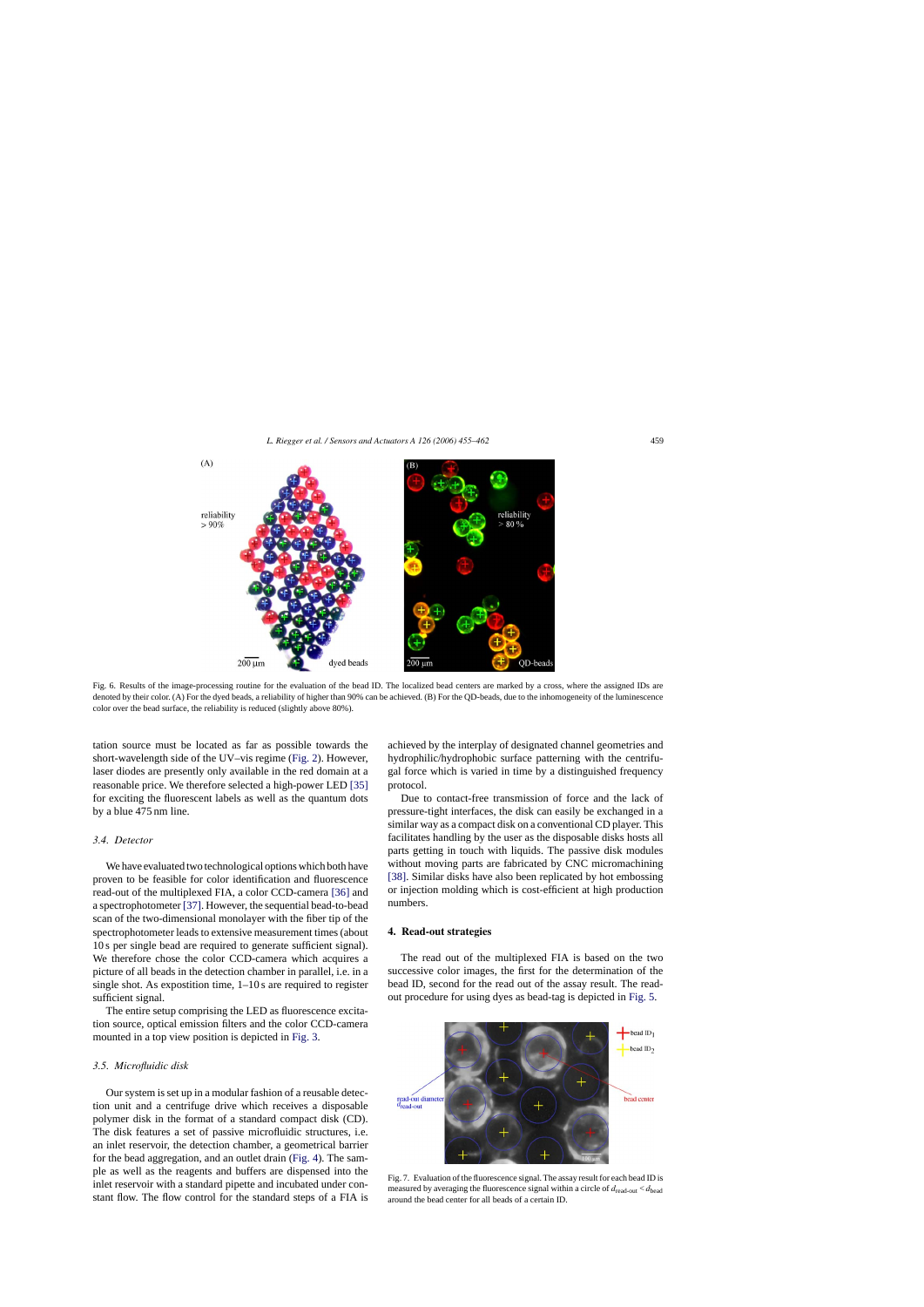

Fig. 8. Results of the hepatitis A and the tetanus assay. The curves clearly allow to determine the state of long-term protection by tetanus (CV = 11.1%,  $LOD = 158$  mIU/ml) and hepatitis A (CV = 11%,  $LOD = 215$  mIU/ml) vaccination (limit at 1 and 10 IU/ml, respectively [\[41,42\]\).](#page-6-0)

The software-automated read out of the multiplexed assay is enabled by image-processing algorithms which locate and color-identify each bead in the first picture and subsequently quantify the accumulated fluorescence intensity of each bead in the second picture.

In more detail, the first algorithm is based on the Hough transform [\[39\].](#page-6-0) The image processing starts by evaluating the Euclidean distance between the color of the current pixel in the read-out image and a reference color (the bead ID) in RGB space. This distance is compared to a threshold and, if accepted, the current image position is transformed to the Hough space of the bead centers for a given bead radius. Here, each pixel-value within the bead radius of the current pixel is incremented by one. The bead centers are then pinpointed by finding the maxima in Hough space. This procedure is subsequently repeated for the other bead IDs. Additional robustness is achieved by constraining the distance of neighboring beads to distances greater than the (known) bead radius. The programmed routine features a processing time of less than 15 s in combination with a reliability of higher than 80% [\(Fig. 6\).](#page-4-0)

For the dyed beads, the algorithm achieves a combined success rate for the bead center localization (weighted by 1/3) and bead ID recognition (weighted by 2/3) of higher than 90%. Due to the inhomogenous distribution of the luminescence intensity over the bead surface for the QD-labeled beads, the Euclidean distance of an increased number of pixels for a certain bead ID falls short of or exceeds the threshold. Thus, the combined success rate for the QD-labeled beads is slightly lower (more than 80%).

With the second algorithm, the fluorescence intensity of each bead is determined ([Fig. 7\).](#page-4-0) Due to the spatial overlap of the fluorescence signal of two adjacent beads, the software cannot correctly assign the intensity in the bead boundary area. Thus, the intensity of all pixels within a circle of  $d_{\text{read-out}} < d_{\text{head}}$ (e.g.,  $d_{\text{head}}/d_{\text{read-out}} = 1.2$ ) is accumulated and divided through the number of pixels. Subsequently, the values for all beads of a certain ID are averaged to obtain the mean fluorescence intensity for the respective assay. This method avoids measurement artifacts like trapped air bubbles or unspecific adsorption of FluoSpheres® between two adjacent beads which could possibly interfere with the quantitative evaluation, thus lowering the margin of error.

#### **5. Experimental results**

To demonstrate the performance of disk-based FIAs with the QD-encoded beads, dilution series are run. They start from standard human serum (Paul Ehrlich Institute, [\[40\]\)](#page-6-0) containing a calibrated concentration of antibodies (hepatitis A or tetanus) with  $20 \mu$  of sample while a constant concentration of detection antibodies and FluoSpheres<sup>®</sup> is applied (20  $\mu$ l, 1:100 dilution of stock solution). For each incubation step, a mean flow rate of 113 nl/s is selected equaling an incubation time of 180 s whereas each washing step takes 20 s, only. The measured curves (Fig. 8) clearly allow to distinguish the state of long-term protection by tetanus or hepatitis A vaccination (1 or 10 IU/ml, respectively [\[41,42\]\)](#page-6-0) and feature a CV of 11% with an LOD of 215 mIU/ml for the hepatitis A assay and a CV of 11.1% with an LOD of 158 mIU/ml for the tetanus assay. The background level for both assays was determined with buffer solution as sample under identical processing steps. Using serum containing no antigendirected antibodies as sample showed levels which were similar to the levels obtained with buffer indicating no or only marginal unspecific adsorption.

# **6. Summary and conclusion**

We for the first time demonstrated the feasibility of color-multiplexed fluorescence immunoassays on a centrifugal microfluidic platform. Color-encoding is implemented by incorporating quantum dots or dyes into the beads while FluoSpheres® are tagged to the detection antibodies. The large signal amplification by the FluoSpheres<sup>®</sup> allows to significantly reduce the cost of the detection unit.

As common flow-cytometry principles cannot be applied to centrifugally propelled flows with a stationary detector, we aggregated the color-encoded beads in a monolayer within a disk-based detection chamber, thus allowing a parallel read out with a color CCD-camera. An image-processing software has been developed to implement automated localization, color identification, and fluorescent detection of color-multiplexed FIAs. As a proof of principle, we successfully demonstrated a hepatitis A and a tetanus assays on our microfluidic lab-on-a-disk platform.

The major benefits of the presented technology are the full process integration including an automated read out as well as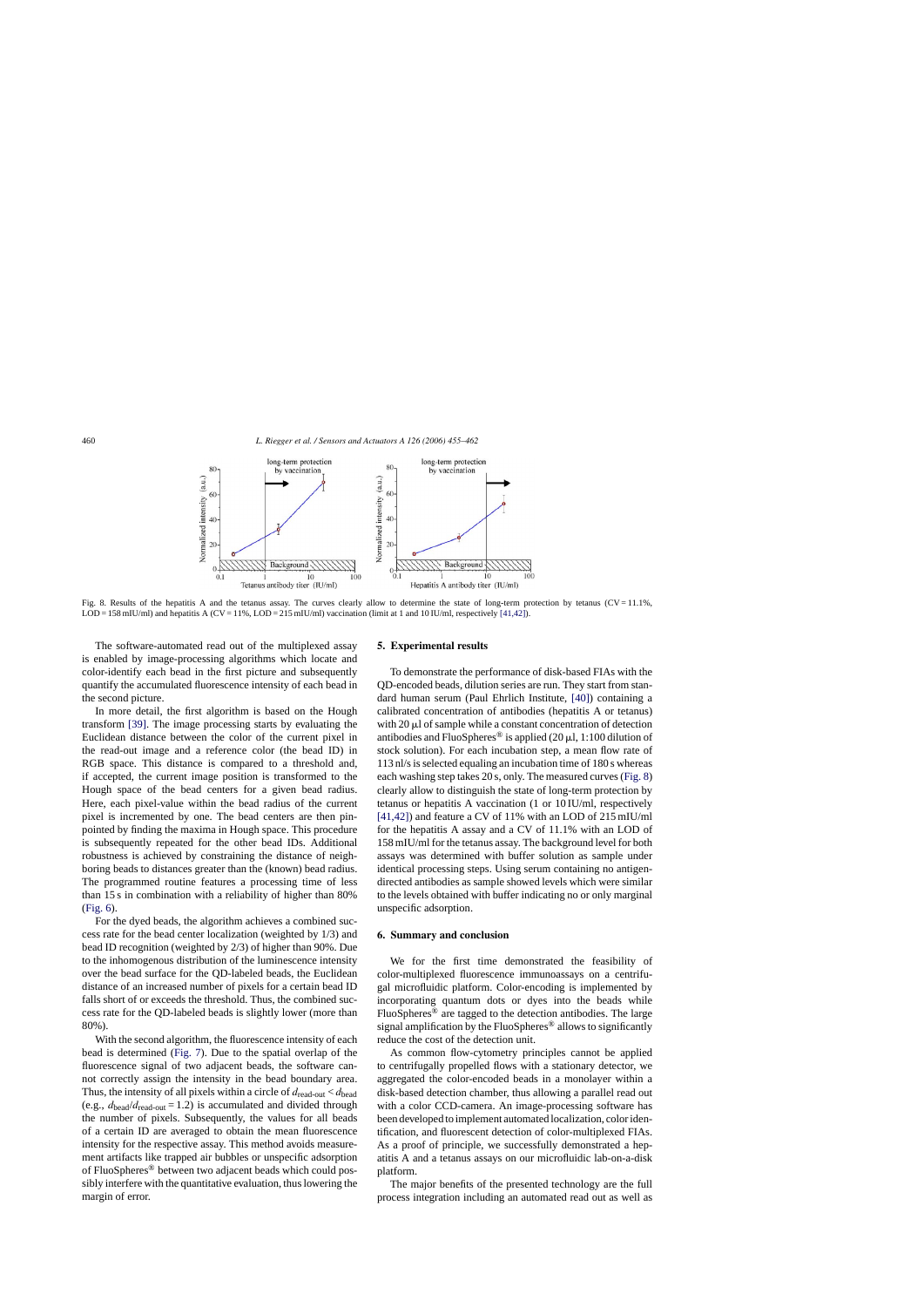<span id="page-6-0"></span>its the rugged modular setup composed of conventional optical components, a standard centrifuge drive, and a disposable polymer disk. We believe that these features are key to meet the technical and economic demands of diagnostic point-of-care applications.

#### **Acknowledgements**

The authors are grateful to the support by the German federal state of Baden-Wuerttemberg (grant number 24-720.431-1-7/2) and the good cooperation with HSG-IMIT [43] and Jobst Technologies [38].

## **References**

- [1] D. Figeys, D. Pinto, Lab-on-a-chip: a revolution in biological and medical sciences, Anal. Chem. 72 (9) (2000) 330A–335A.
- [2] D. Reyes, D. Iossifidis, P. Auroux, A. Manz, Micro total analysis systems. Part 1. Introduction, theory, and technology, Anal. Chem. 74 (12) (2002) 2623–2636.
- [3] P. Auroux, D. Reyes, D. Iossifidis, A. Manz, Micro total analysis systems. Part 2. Analytical standard operations and applications, Anal. Chem. 74 (12) (2002) 2637–2652.
- [4] A. van den Berg, E. Oosterbroek (Eds.), Lab-on-a-Chip: Miniaturized Systems for (Bio)Chemical Analysis and Synthesis, Elsevier Science, Amsterdam, 2003.
- [5] T. Lee, M. Carles, I-M. Hsing, Microfabricated PCR-electrochemical device for simultaneous DNA amplification and detection, Lab on a Chip 3 (2003) 100–105.
- [6] S. Sia, V. Linder, B. Parviz, A. Siegel, G. Whitesides, An integrated approach to a portable and low-cost immunoassay for resource-poor settings, Angew. Chem. Int. Ed. 43 (2004) 498–502.
- [7] J. Gao, X.-F. Yin, Z.-L. Fang, Integration of single cell injection, cell lysis, separation and detection of intracellular constituents on a microfluidic chip, Lab on a Chip 4 (2004) 47–52.
- [8] E. Garcia-Egido, V. Spikmans, S. Wong, B. Warrington, Synthesis and analysis of combinatorial libraries performed in an automated micro reactor system, Lab on a Chip 3 (2003) 73–76.
- [9] C. Schembri, T. Burd, A. Kopf-Sill, L. Shea, B. Braynin, Centrifugation and capillarity integrated into a multiple analyte whole blood analyser, J. Autom. Chem. 17 (3) (1995) 99–104.
- [10] M. Madou, G. Kellogg, LabCD: A Centrifuge-based Microfluidic Platform for Diagnostics, SPIE, Boston, MA, USA, 1998.
- [11] M. Madou, Y. Lu, S. Lai, J. Lee, S. Daunert, A Centrifugal Microfluidic Platform: A Comparison,  $\mu$ TAS, Twente, The Netherlands, 2000.
- [12] G. Ekstrand, C. Holmquist, A.E. Oerleforn, B. Hellmann, A. Larsson, P. Andersson, Microfluidics in a Rotating CD,  $\mu$ TAS, Twente, The Netherlands, 2000.
- [13] Badr, R. Johnson, M. Madou, L. Bachas, Fluorescent ion-selective optode membranes incorporated onto a centrifugal microfluidics platform, Anal. Chem. 74 (21) (2002) 5569–5575.
- [14] L. Puckett, E. Dikici, S. Lai, M. Madou, Investigation into the applicability of the centrifugal microfluidics platform for the development of protein–ligand binding assays incorporating enhanced green fluorescent protein as a fluorescent reporter, Anal. Chem. 76 (24) (2004) 7263–7268.
- [15] S. Lai, S. Wang, J. Luo, L. Lee, S. Yang, M. Madou, Design of a compact disk-like microfluidic platform for enzyme-linked immunosorbent assay, Anal. Chem. 76 (7) (2004) 1832–1837.
- [16] T. Brenner, S. Haeberle, R. Zengerle, J. Ducrée, Continuous Centrifugal Separation of Whole Blood on a Disk,  $\mu$ TAS, Malmoe, Sweden, 2004.
- [17] LabCDTM, Tecan Group Ltd., Switzerland, [www.tecan.com](http://www.tecan.com/).
- [18] Gyrolab Bioaffy CD, Gyros AB, Sweden (formerly Pharmacia Inc., USA), [www.gyros.com](http://www.gyros.com/).
- [19] Pelikan Sun<sup>TM</sup> of Pelikan Technologies Inc., USA, www. pelikantechnologies.com.
- [20] Piccolo, Abaxis Inc., USA, [www.abaxis.com](http://www.abaxis.com/).
- [21] Ducrée, T. Brenner, M. Grumann, W. Bessler, M. Stelzle, S. Messner, T. Nann, J. Ruehe, I. Moser, R. Zengerle, Bio-disk — a centrifugal platform for integrated point-of-care diagnostics on whole blood, [www.bio-disk.com](http://www.bio-disk.com/).
- [22] M. Grumann, T. Brenner, C. Beer, R. Zengerle, J. Ducrée, Visualization of flow pattering in high-speed centrifugal microfluidics, Rev. Sci. Instrum. 76 (02) (2005) 025101.
- [23] F8774, FluoSpheres® NeutrAvidin<sup>TM</sup> labeled microspheres,  $0.2 \mu$ m, yellow–green fluorescent (505/515), Molecular Probes, USA, [www.probes.com](http://www.probes.com/).
- [24] Z. Wang, J. El-Ali, M. Engelund, T. Gotsaed, I.R. Perch-Nielsen, K.B. Mogensen, D. Snakenborg, J.P. Kutter, A. Wolff, Measurements of scattered light on a microchip flow cytometer with integrated polymer based optical elements, Lab on a Chip 4 (2004) 372-L377.
- [25] M. Grumann, P. Schipppers, M. Dobmeier, S. Haeberle, A. Geipel, T. Brenner, C. Kuhn, M. Fritsche, R. Zengerle, J. Ducrée, Formation of Hexagonal Monolayers by Flow of Bead Suspensions into Flat Microchambers, IMECE (ASME), Washington, DC, USA, 2003.
- [26] M. Grumann, M. Dobmeier, P. Schippers, T. Brenner, R. Zengerle, J. Ducrée, The model of porous media — complete description for aggregation of bead-monolayers in flat microfluidic chambers, Lab on a chip 4 (2004) 209–213.
- [27] Luminex Corporation, USA, [www.luminexcorp.com](http://www.luminexcorp.com/).
- [28] Microparticles GmbH, Germany, [www.microparticles.de.](http://www.microparticles.de/)
- [29] A.P. Alivisatos, Semiconductor clusters, nanocrystals, and quantum dots, Science 271 (1996) 933–937.
- [30] M. Nirmal, L. Burs, Luminescence photophysics in semiconductor nanocrystals, Accounts Chem. Res. 32 (1999) 407–414.
- [31] T. Nann, J. Riegler, Monodisperse CdSe-nanorods at low temperatures, Chem. Eur. J. 8 (20) (2002) 4791–4795.
- [32] E. Kucur, J. Riegler, G.A. Urban, T. Nann, Determination of quantum confinement in CdSe nanocrystals by cyclic voltammetry, J. Chem. Phys. 119 (4) (2003) 2333–2337.
- [33] OG 570, Schott, Germany, [www.schott.com](http://www.schott.com/).
- [34] GFP Emitter, Semrock, USA, [www.semrock.com.](http://www.semrock.com/)
- [35] Luxeon III Star, Lumileds Inc., USA, [www.lumileds.com](http://www.lumileds.com/).
- [36] Axiocam MRc, Carl Zeiss AG, Germany, [www.zeiss.de](http://www.zeiss.de/).
- [37] UV/VIS Microspectrometer, Boehringer Ingelheim MicroParts AG, Germany, [www.microparts.de](http://www.microparts.de/).
- [38] Jobst Technologies, Germany, [www.jobst-technologies.com](http://www.jobst-technologies.com/).
- [39] T.Y. Young, K.S. Fu (Eds.), Handbook of Pattern Recognition and Image-Processing, Academic Press, Orlando, 1986.
- [40] Paul Ehrlich Institute, Federal Agency for Sera and Vaccines, Germany, [www.pei.de.](http://www.pei.de/)
- [41] A. M. Galazka, The Immunological Basis for Immunization Series. Module 3: Tetanus, World Health Organization, Geneva, 1993.
- [42] V. Marchessault, J. Spika, J. Brousseau, I. Bowmer, G. De Serres, S. Dobson, J. Embree, I. Gemmill, M. Naus, P. Orr, B. Ward, A. Zierler, Canada Communicable Disease Report, 27 (2001) 6.
- [43] HSG-IMIT, Institute for Micromachining and Information Technology, Germany, [www.hsg-imit.de.](http://www.hsg-imit.de/)

#### **Biographies**

**Lutz Riegger** was born 1978 in Freiburg, Germany. He studied Microsystem Technology at the University of Freiburg till 2004. Currently, he is a PhD candidate in the department of MEMS applications at the Institute of Microsystem Technology (IMTEK) in Freiburg. His research interests are the development of lab-on-a-disk systems for medical point-of-care diagnostics.

**Markus Grumann** was born in 1967 in Karlsruhe, Germany. He studied physics at the University of Freiburg and Ulm from 1989 to 1995. After that, he was working at Carl Zeiss AG in Goettingen as a service trainer for laser scanning microscopes. At 2001, he accepted a job as the director [of the Muellheim](http://www.pelikantechnologies.com/) production facility of Hoya-Lens GmbH. Since 2002 he is a PhD candidate in the department of MEMS applications at the Institute